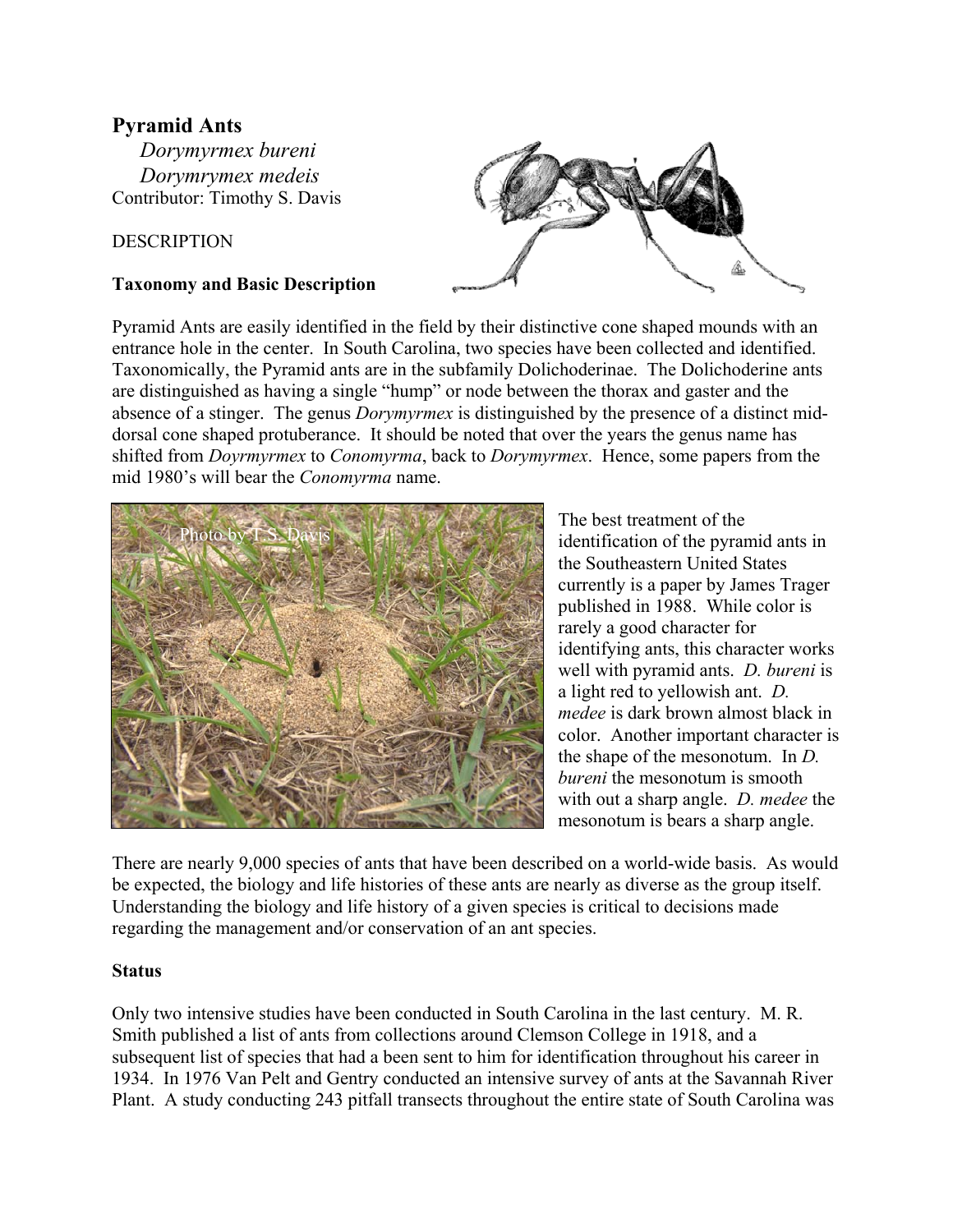conducted in 2000 and 2001. This collection due to its method is largely limited to ants that forage on the surface.

With so little information it is very difficult to judge the status of any ant species. D. bureni is frequently found throughout the state. D. medee is found throughout the state, but much more rarely than D. bureni. When D. medee is found the numbers of nests and ants can be quite large in a localized area.

#### POPULATION DISTRIBUTION AND SIZE

Pyramid ants are distributed from Maryland and Virginia south to Florida and west to Mississippi, Louisiana and Texas.



#### HABITAT AND NATURAL COMMUNITY REQUIREMENTS

Pyramid Ants are often thought of as a "weedy" type species. This is due to the fact that they quickly inhabit and prefer highly disturbed areas. They are most often found in pastures, open fields, open scrub, sandhills, dunes, lawns and roadsides. They particularly favor sandy soils such as are found in the lower half of the state.

One of the primary benefits of these ants is their role as natural predators against other undesirable ants. They are predators of numerous arthropods. Close observation of

their nests will often reveal "bone piles" around the outside edges of the nests. One of the interesting achievements of the species is their ability to exist in close proximity to the invasive red imported fire ant. It is common to actually see this species attacking individual foraging fire ants and newly mated fire ant queens. An analysis of the contents of the bone piles reveals a great percentage of their prey to be fire ants.

## **CHALLENGES**

The primary challenge to this species is their ability to survive near fire ants and the public attitude against ants in general. Many treatments for fire ants can also be devastating to pyramid ant populations. Fire ants and pyramid ants partition themselves by foraging at different temperatures. There is some overlap, but baiting when the surface soil temperature is below 100°F will reduce the impact upon the pyramid ants. Testing to be certain the fire ants are actively foraging will also allow the fire ant, by force of numbers to get the lion share of the bait and reduce the impact upon this beneficial species.